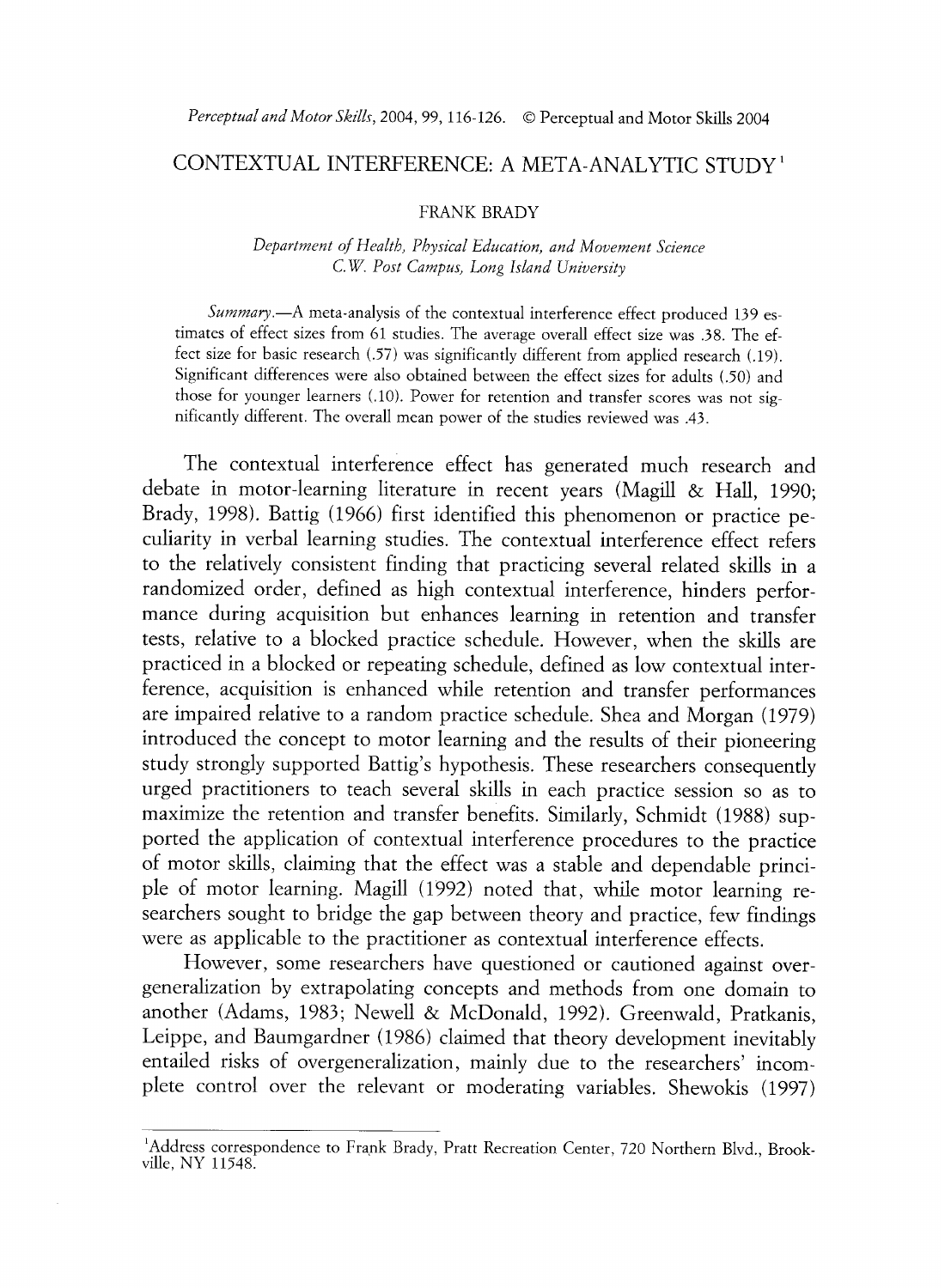noted that it was difficult to assess the generalizability of the contextual interference phenomenon given the influence of the participants, tasks, and the myriad of tests used. Brady (1998) concluded from a literature review that the contextual interference effects were generalizable to motor skills; however, the effects appeared to be mediated by boundary conditions such as age, skdl, tasks, personality, and amounts of contextual interference. The effect seemed to be more robust in basic research and more appropriate for adult participants.

The literature on contextual interference contains many studies performed with different groups, different tasks, small sample sizes, and low power, thus rendering generalizations based solely on probability misleading. Cohen (1988) wrote that small and trivial differences may be declared statistically significant regardless of their magnitude or meaningfulness. Completing a meta-analysis would help to resolve some of the disparate findings and identify more clearly some of the boundary or mediating conditions of the contextual interference effect. This procedure, popularized by Glass (1982)) combines the results of independent studies by calculating an effect size, which represents the magnitude in standard deviation units of a treatment. The effect size is an objective measure of the meaningfulness which, when combined with statistical significance, results in a more accurate picture of treatment effects. The purpose of this research was to examine systematically studies that used blocked, random, and mixed practice schedules of select groups to determine their effect on retention and transfer tests. A secondary purpose was to conduct a power analysis to determine the mean power of the studies on contextual interference.

## **METHOD**

Using computer databases (PsycINFO, FIRSTSEARCH, PROQUEST, INFOTRACK, SPORTDISCUS, and ERIC), data were collected on available studies on contextual interference. One hundred and forty studies were located; however, 63 were selected based on the following criteria: First, studies had to provide means, standard deviations, and sample sizes. If these statistics were not reported, F and *t* ratios plus degrees of freedom had to be available to estimate the effect size. Second, studies had to include a blocked practice group, a random practice group, and/or a mixed practice group. Third, the studies had to yield a measure of retention or transfer. Fourth, studies had to be reported in refereed journals. Fifth, studies had to be from the discipline of motor learning.

Based upon these criteria, the 63 studies selected (marked with asterisks in the Reference section) yielded 139 effect sizes. Some studies included more than one dependent measure, i.e., absolute and variable error. These were averaged, resulting in one effect size per task or skill, while constant error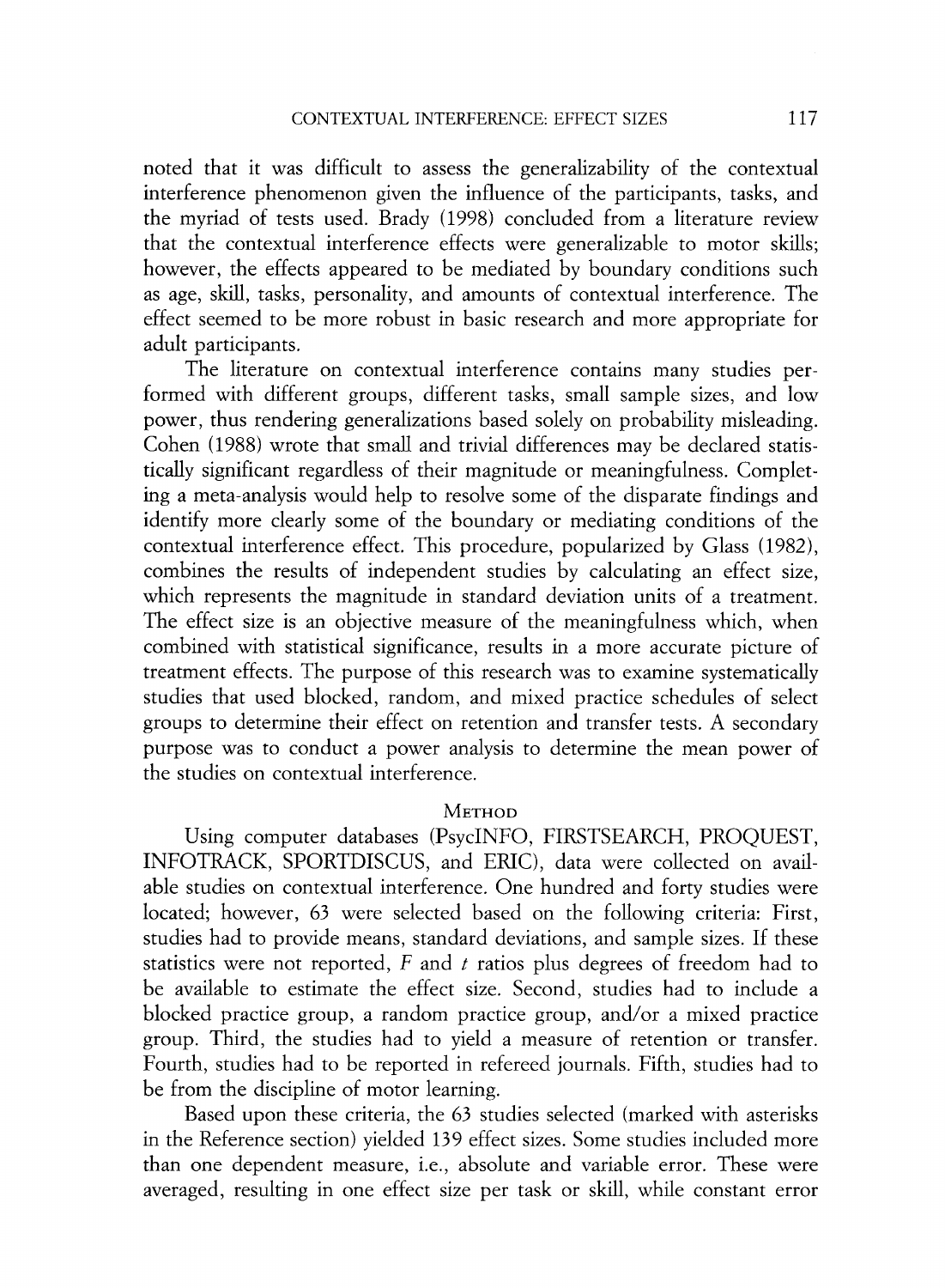scores were not included as they are not regarded as measures sensitive to movement accuracy (Yan, Thomas, & Thomas, 1998). In studies reporting immediate and delayed scores, the latter were included, as learning effects may be obscured in the more immediate measures (Giuffrida, Shea, & Fairbrother, 2002).

The selected studies were coded for variables that might potentially moderate effect sizes: (1) Nature of research-basic versus applied: To be classified as applied, the studies had to be conducted in a field setting using typical sports skills, while basic research had to be conducted in a controlled laboratory environment. (2) Amounts of contextual interference: Studies using random practice schedules were classified as High Contextual Interference; those with blocked practice were labeled as Low Contextual Interference while studies incorporating a mixture of random blocked practice were classified as Mixed Contextual Interference. (3) Age of learner: Participants at or below the eighth grade were classified as children, those in the ninth to the twelfth grades inclusive were classified as high school youth, while those in college and beyond were termed adults in this analysis. (4) Skill level: Participants who were labeled as novices or beginners were classified as low skilled, while those labeled as experienced or ranking above the mean of the group were regarded as skilled. (5) A minimum of five effect sizes were required for each variable to be examined statistically.

Effect sizes were calculated using Cohen's d as an index, expressed by the standardized mean differences divided by the pooled standard deviations of the groups. When these statistics were not reported, the F and *t* ratios were used when available. The effect sizes were then corrected for bias and sample size according to the procedures specified by Hedges and Olkin (1985). Tests for homogeneity were conducted along with analysis of variance for the identified variables. Rosenthal's formula (1979) for the "file drawer problem" was applied to examine the tolerance of the overall effect size, to negative experimental results. This formula estimates how many new, filed, or unretrieved studies would be needed to increase the effect size to a nonsignificant level. Based on an estimated effect size of .4 and a probability of .05, a power analysis of the selected studies was conducted as specified by Thomas, Lochbaum, Landers, and He (1997).

### **RESULTS**

The means and standard deviations are included in Table 1. A total of 63 of the retrieved studies met the criteria for inclusion. This resulted in 139 effect sizes; however, two were omitted as they were more than three standard deviations removed from the mean. The overall mean of the remaining 137 effect sizes was .38 *(SD=* .52). The *H* statistic, a test for homogeneity to assess whether all the effect sizes were similar, was significant  $[Q_t(136) =$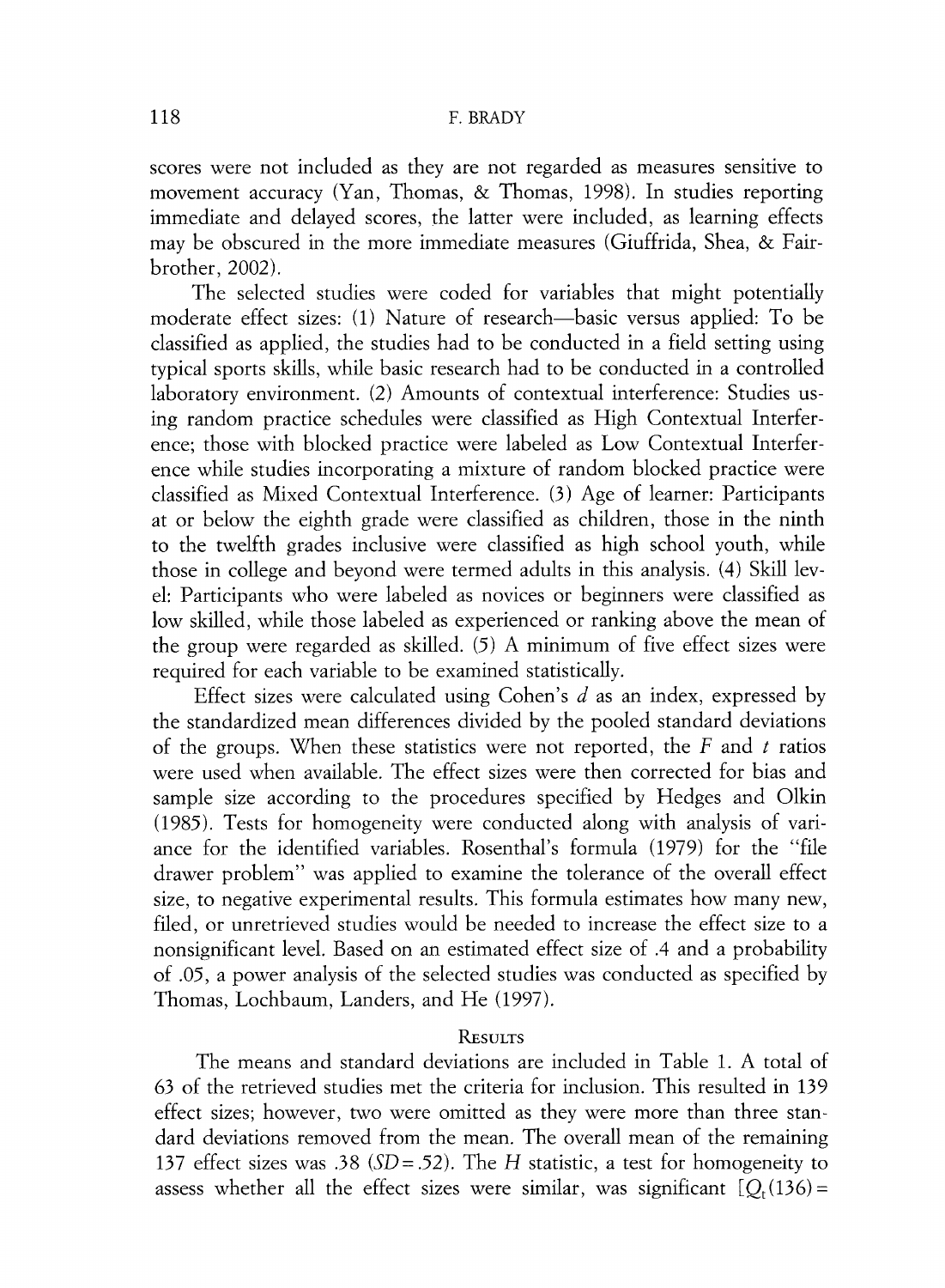*104.6, p* < *.Ol].* The significant *H* statistic warranted the investigation of the potentially moderating variables that resulted in effect sizes of different magnitudes. The nature of the research was significant. Basic or lab-oriented research had an average effect size of *.57 (SD* = *.40)* that was significantly greater than that of applied or field-based research (.19;  $SD = .57$ ;  $F_{1,136} = 24.57$ ,  $p < .01$ ). Age was also a significant variable  $(F_{2,135} = 14.3, p < .01)$ . Adults averaged an effect size of *.50 (SD* = .45) that was significantly greater than those for either high school youth  $(.10; SD = .12)$  or children  $(.09; SD = .52)$ . However, an analysis of the effect sizes of the latter two groups indicated that they were derived from field-based settings. A further analysis of the fieldbased effects of the three age groups indicated that the adults average effect size *(35; SD=.46)* was still significantly greater than that of high school youth *(.10; SD* = *.12)* and children *(.09; SD* = *.52; F<sub>2.69</sub>* = 3.24, *p* < *.05)*. The

| Variable                                            | N              | Eς     | SD  |
|-----------------------------------------------------|----------------|--------|-----|
| Overall                                             | 137            | .38    | .38 |
| Basic research                                      | 66             | .57    | .40 |
| Adult high contextual interference retention        | 47             | .61    | .43 |
| Adult high contextual interference transfer         | 19             | .47    | .31 |
| Applied research                                    | 71             | .19    | .57 |
| Adult high contextual interference retention        | 16             | .40    | .53 |
| Adult mixed contextual interference retention       | 5              | .10    | 22  |
| Adult high contextual interference transfer         |                | .43    | .63 |
| High school high contextual interference retention  | 6              | .15    | .10 |
| High school mixed contextual interference retention |                | .05    | .13 |
| Children high contextual interference retention     | 13             | .08    | .57 |
| Children mixed contextual interference retention    | $\overline{5}$ | .30    | .28 |
| Children high contextual interference transfer      | 6              | .10    | .54 |
| Children mixed contextual interference transfer     | 6              | $-.08$ | .52 |

TABLE 1 CATEGORIES FOR TYPES OF RESEARCH ON CONTEXTUAL INTERFERENCE

Note.--Cohen's d is an effect size index expressed as  $M_1 - M_2/SD$  pooled, N=number of effect sizes, *ES=* effect size.

comparison of effect sizes for retention *(.40; SD= .51)* and transfer *(31, SD* = *.50*) was not significant  $(F_{1,136} = 1.11, p > .05)$ . The amount of contextual interference was significant for retention scores. High amounts of contextual interference *(.45, SD* = *.44)* was significantly greater than mixed amounts *(.23, SD* = .25;  $F_{1.97}$  = 19.36,  $p < .01$ ). However, when high contextual interference and mixed amounts were compared for applied tasks, the effect was not significant. It was not possible to conduct a meaningful analysis on the effects of magnitude of skill as only two studies provided data on this variable. The overall mean power was calculated to be *.43.* The mean power for adult field-based studies was *.44,* while that of children and high school youth was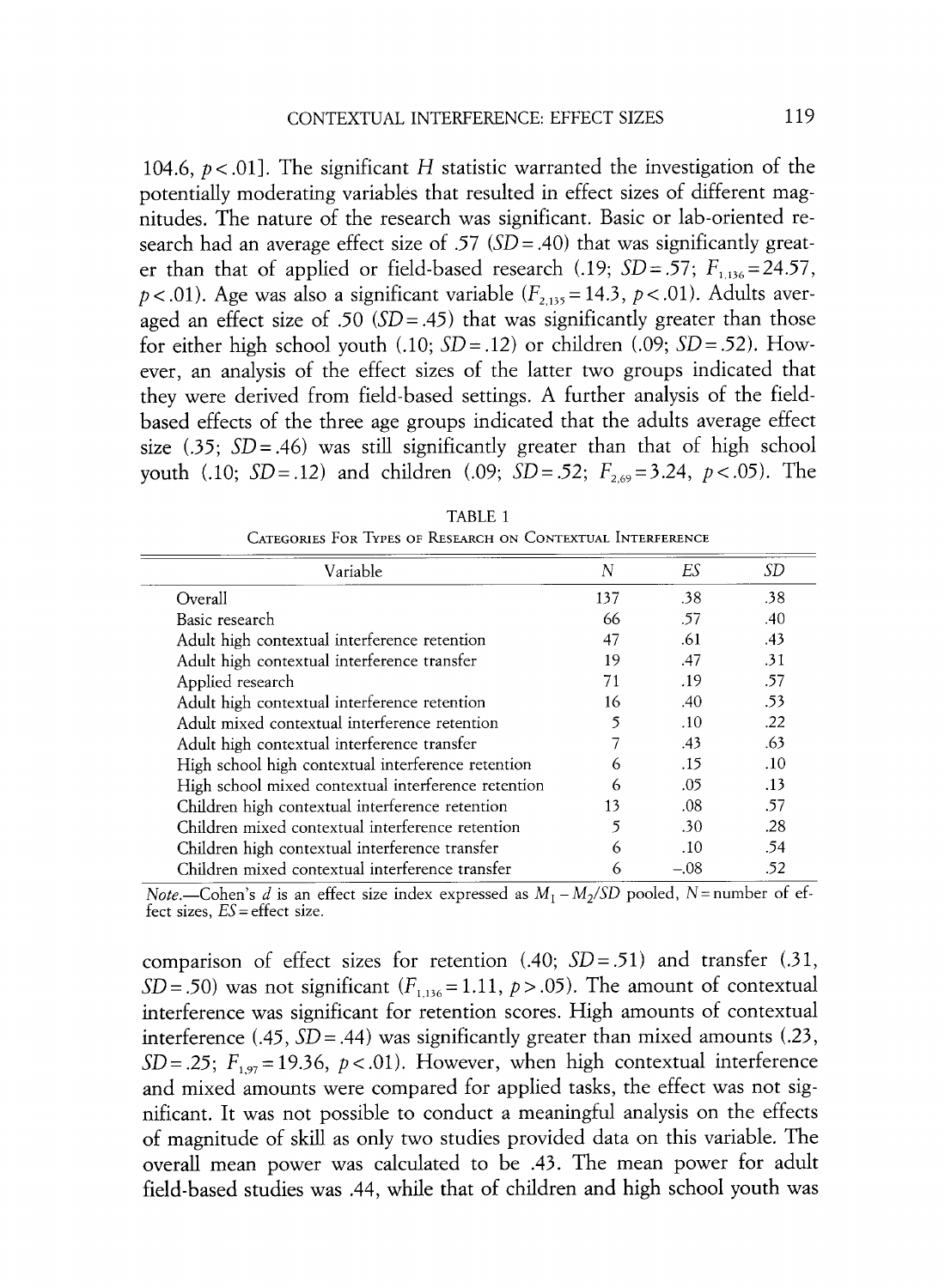## 120 F. BRADY

.42. The tolerance of these results to null experimental outcomes was calculated to be 204. Thus, 204 effects which were not significant would have to occur to bring the present overall effect size to no significance.

## **DISCUSSION**

The results of this meta-analysis were generally in accord with a previous experimental review (Brady, 1978). He concluded that, although there was widespread support for the contextual interference effect in the literature, it was mediated or constrained by a number of boundary conditions, specifically the research setting and the characteristics of the learner. This study reinforced and amplified the nature of some of the boundary conditions.

Cohen, (1988) stated that in the behavioral sciences an effect size of 20 represented small differences, .50 moderate differences, and .80 large differences. This meta-analysis produced an overall effect size of 38. In basic research studies, the average effect size was .57, while the applied research generated an average effect size of .19. The most important finding was the considerable disparity between effect sizes obtained in basic research versus applied research. Obviously the relatively small effect sizes obtained by children and high school youth in applied settings compounded this difference. However, when the comparison is limited to adults, significant differences exist, although of less magnitude.

A number of researchers have questioned the utility and relevance of basic research in motor learning, claiming it lacked validity or fidelity to real world environments (Hoffman, 1990; Newel1 & Rovegno, 1990; Shea, Shebilske, & Worchel, 1993). Lee and White (1990) suggested that the contextual interference may be more evident in the laboratory and more amenable to subjects performing simple and less intrinsically interesting tasks. Hebert, Landin, and Solmon (1996) noted that laboratory-based research produced moderate to robust findings; in applied settings the findings tended to be inconsistent and equivocal. According to Lee and White, contextual interference effects were more readily elicited in laboratory settings as tasks posed few motor demands, were cognitively loaded, lacked intrinsic interest, and quickly reached an asymptote. By contrast, they argued that the more challenging and inherently more intrinsic nature of sports skills would preclude producing contextual interference effects. Landin and Hebert (1997) and Shea, *et al.* (1993) stated that laboratories were rigorously controlled environments, wherein confounding variables were repressed. By contrast, a myriad of factors that could influence performers occurred freely and interacted differentially from task to task in applied settings. Thomas and Nelson (2001) noted that basic research ranked high in internal validity; this was obtained at the expense of external or ecological validity. Goode and Magdl (1986)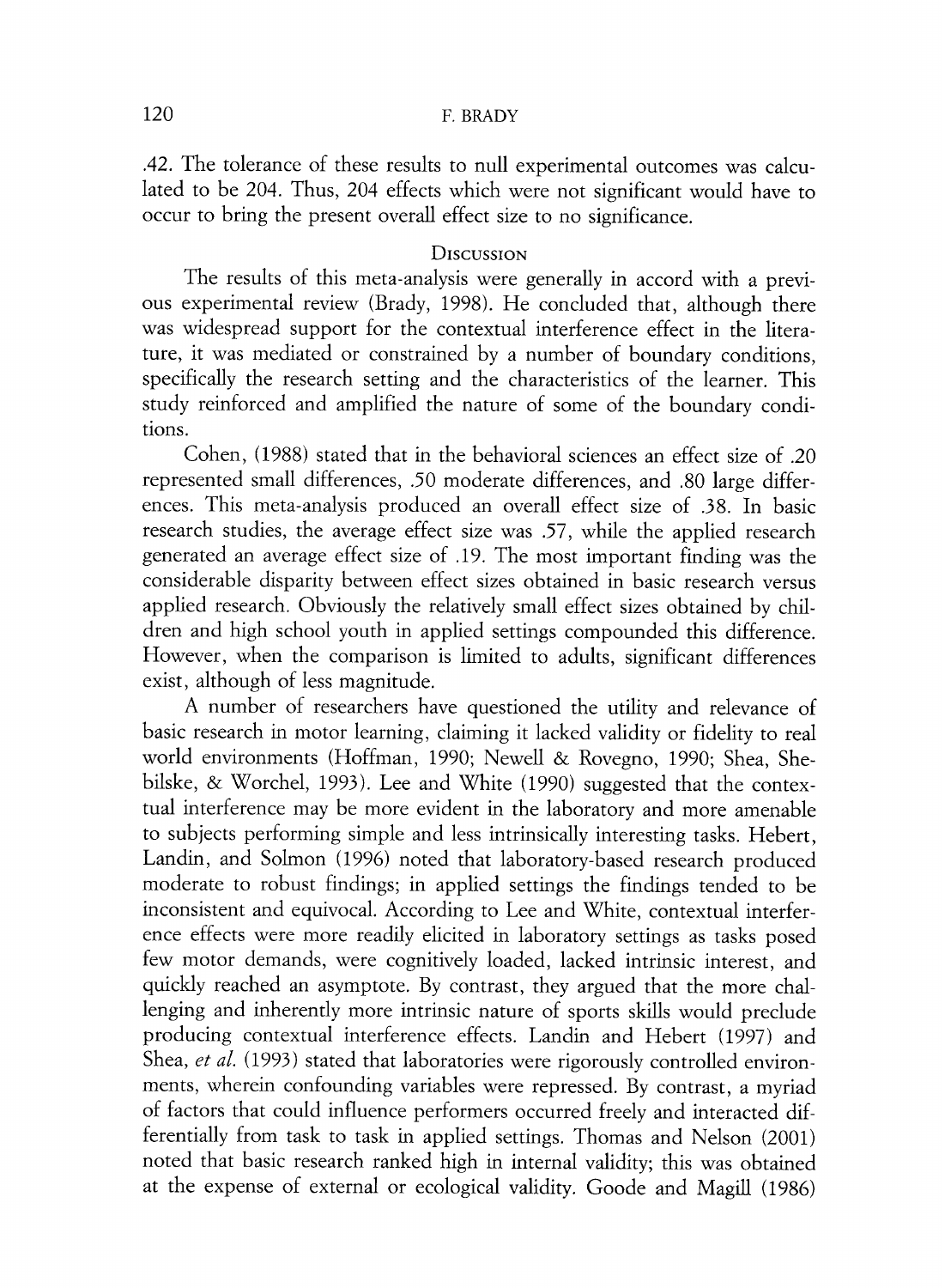attributed the lack of significant findings in field-based research to the less sensitive or discriminative measurement units employed. For example, instruments calibrated in milliseconds lead to more discriminative measures of performance in basic research in comparison to more gross measures in applied settings such as the number of putts, hits, baskets, etc.

Another noteworthy and significant finding was the different effect sizes for the adults and the two younger groups. The average effect size for adults in applied settings was roughly moderate (.35), while it was almost trivial, approximately .lo, for the young groups. This finding is hardly surprising and generally in accord with the developmental status of younger and inexperienced learners, given their more limited information-processing capacities. Newel1 and McDonald (1992) claimed that the influence of random practice occurred in the later stages of skill acquisition and that practice schedules do not influence the processing operations involved in establishing a basic movement pattern (Gentile, 1972). It appears that the tasks in this review presented sufficient contextual interference for the learners without the need for random practice. Wulf and Schmidt (1994) suggested that random practice for novices may result in excessive response variability, thereby inhibiting the development of a stable motor pattern. Invoking a similar concept, Guadagnoli, Holcomb, and Weber (1999) proposed that the performer's stage of learning and the practice schedule interact with efficient learning. Although the interaction of stage of learning and practice certainly applies to adults, the interactive effect would be expected to be more acute for younger and more inexperienced learners. From a practical and pedagogical standpoint, it could be reasonably argued that the complexity of sports skills coupled with the more limited information-processing capabilities may render random practice overwhelming for children. Before progressing to random practice, beginners need sufficient time to explore and establish the basic coordinated movement pattern (Gentile, 1972), break the proficiency barrier (Haubenstricker & Seefeldt, 1986), or experience the transformation of power (Siedentop, 1983). Hebert, *et al.* (1996) stated that random practice schedules were counterproductive during the early stages of skill learning and that novices should adopt a blocked practice schedule. In addition to the magnitude of sklll, the number of skills being taught needs to be considered. Too many skills being taught in a single practice session may overload or overwhelm the young learner. Researchers might incorporate this as another moderating variable.

The effect sizes for retention and transfer were not significantly different although the retention scores were marginally higher. shewokis and Snow (1997) stated that transfer tests were more reliable indicators of the contextual interference effect. Maglll (2004) noted that transfer tests were more reflective of adaptability, while retention tests were specific to mea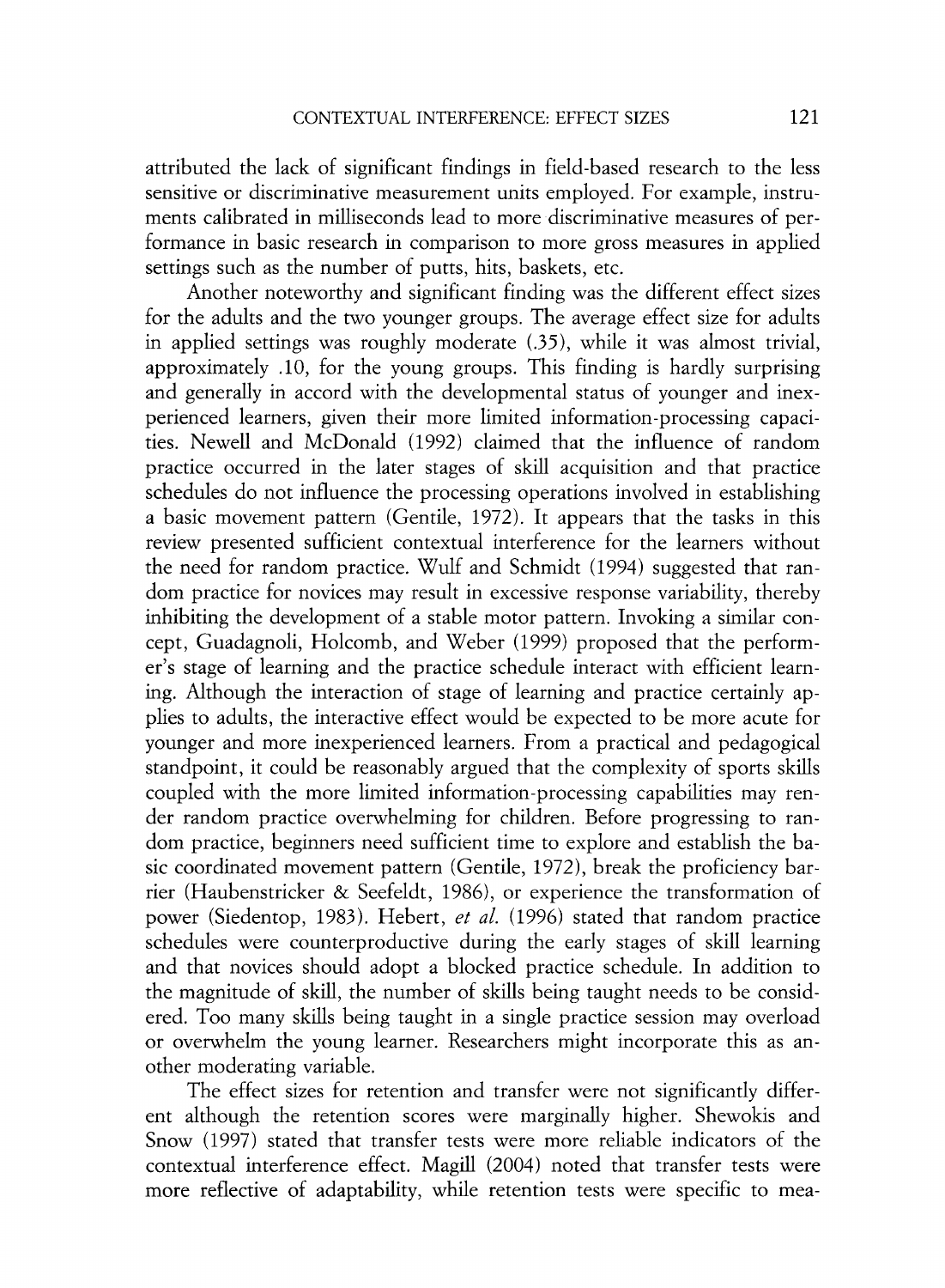sures of learning. Thus, while overlap between retention and transfer is to be expected, they measure related but different constructs.

Landin and Hebert (1997) proposed that mixed amounts of contextual interference would be the most beneficial for the learning process. This review did not support that proposition. Higher contextual interference, as measured by retention, was significantly greater than mixed levels. A number of factors confluenced to produce this result, specifically the relatively moderate to large effect sizes of adults in basic research, coupled with the much smaller effect sizes of the younger subjects in field settings. However, the comparison between mixed amounts and high contextual interference in applied settings was not significant. This may be attributed to the various uncontrolled factors that interact differentially in applied settings (French, Rink, & Werner, 1990; Landin & Hebert , 1997).

Although skill was coded as a potentially moderating variable, there were insufficient effect sizes to conduct a meaningful analysis.

Cohen (1988) and Thomas, *et al.* (1997) advocated selecting sample sizes that guarantee a power of .80 or more to enhance the chances of making a correct decision concerning real differences among treatment groups. The overall mean power was calculated to be .43, while the mean power for adult field-based studies was .44 and that of children and high school youth was .42. The power analysis was based upon an estimated effect size of .4, a probability level of .05, and the sample sizes in the review of the studies on the interference effect. Cohen reported that power of less than .80 incurred greater risk of a Type I1 error as statistical significance is heavily affected by large variances and small sample sizes. Obviously, the lack of adequate power is a critical issue in studies on contextual interference, particularly in field-based studies, with the problem being more acute in the younger populations where the effect size is small.

It may be concluded from this meta-analysis that the overall effect size fell between small and moderate (.38), while in applied research, it was small (.19). The effect sizes for adults is approximately moderate (.50) while it is relatively small (.lo) for the younger populations. The meta-analysis suggests a number of implications for research, especially larger samples in applied research for all populations to increase the power. There is also a much greater need for research on manipulating different amounts of contextual interference in applied settings. Perhaps a greater focus on ecologically based research with appropriate control of moderating or mediating factors would help answer the question of whether "contextual interference is a laboratory artifact or sport-skill related'' (Al-Mustafa, 1989).

### **REFERENCES**

**ADAMS,** J. **A.** (1983) On the integration of the verbal and motor domains. In R. A. Magdl (Ed.), *Memory and control of action.* Amsterdam: North-Holland. Pp. 3-15.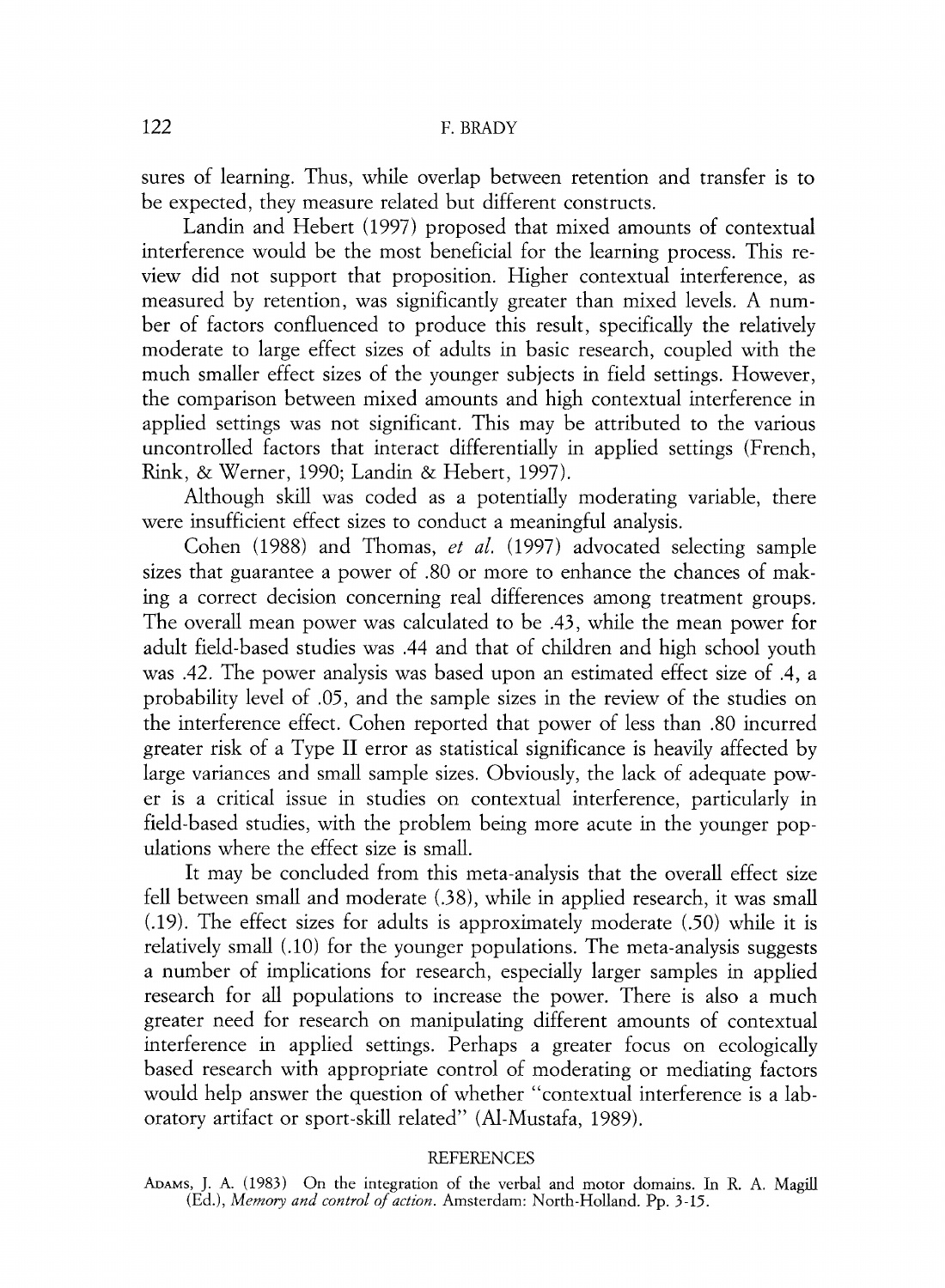- AL-MUSTAFA,. A. (1989) Contextual interference: laboratory artifact or sport skill learning re- lated. Unpublished dissertation, Univer. of Pittsburgh.
- ALOUPIS, C. H., GUADAGNOLI, M. A., & KOHL, R. M. (1995) Manipulation of task switches during acquisition: a test of traditional contextual inrerference pypothesis. *Journal of Human Movement Studies,* 29, 171-180."
- BATTIG, W. F. (1966) Facilitation and interference. In E. A. Bilodeau (Ed.), *Acquisition of skill.*  New York: Academic Press. Pp. 215-244.
- BORTOLI, L., ROBAZZA, C., DURIGON, V., & CARRA, C. (1992) Effects of contextual interference on learning technical motor skills. *Perceptual and Motor Skills,* 75, 555-563."
- BORTOLI, L., SPAGOLLA, G., & ROBAZZA, C. (2001) Variability effects on retention of a motor skill in elementary school children. Perceptual and Motor Skills, 93, 51-63.<sup>\*</sup>
- BOYCE, B. A., & DEL REY, P. (1990) Designing applied research in a naturalistic setting using a contextual interference paradigm. *Journal oj%uman Movement Studies,* 18, 189-197.\*
- BRADY, F.(1997) Contextual interference and teaching golf skills. *Perceptual and Motor Skills,*  84, 735-744."
	- BRADY, F.(1998) A theoretical and empirical review of the contextual interference effect and the learning of motor skills. *Quest,* 50, 266-293.
	- COHEN, J. (1988) *Statistical power for the behavioral sciences.* Hillsdale, *NJ:* Erlbaum.
	- DEL REY, P. (1989) Training and contextual interference on memory and transfer. *Research Quarterly for Exercise and Sport,* 60, 342-347."
	- DEL REY, P., LIU, X., & SIMPSON, K. J. (1994) Does retroactive inhibition influence contextual interference effects? *Research Quarterly for Exercise and Sport,* 65, 120-126."
- DEL REY, P., WUGHALTER, E. H., & CARNES, M. (1987) Level of expertise, interpolated activity and contextual interference effects on memory and transfer. *Perceptual and Motor Skills, 64,* 275-284.\*
	- DEL REY, P., WUGHALTER, E. H., & WHITEHURST, M. (1982) The effects of contextual interference and females with varied experience in open skill sports. *Research Quarterly for Exercise and Sport,* 53, 108-115."
	- FARROW, D., &MASCHETTE, W.(1997) The effects of contextual interference on children teaching forehand tennis ground strokes. *Journal of Human Movement Studies,* 33, 47-57.''
- FRENCH, K. E., RINK, J. E., & WERNER, P. H. (1990) Effects of contextual interference on retention of three volleyball skills. *Perceptual and Motor Skills*, 71, 179-186.<sup>\*</sup>
- GABRIELE, T. E., HALL, C. R., &BUCHOLZ, E. E. (1987) Practice schedule effects on the acquisi-tion and retention of a motor skill. *Human Movement Science, 6,* 1-16."
- GENTILE, A. M. (1972) A working model of skill acquisition with application to teaching. *Quest Monograph,* XVII, 3-23.
- GIUFFRIDA, C. G., SHEA, J. B., & FAIRBROTHER, J. T. (2002) Differential transfer benefits of increased practice for constant, blocked and serial practice schedules. *Journal of Motor Behavior,* 34, *353-366.*
- GLASS, G. V. (1982) Meta-analysis: an approach to the synthesis of research results. *Journal of Research* tiz *Science Teaching,* 19, 93 - 1 12.
	- GOODE, S., &MAGILL, R. A. (1986) Contextual interference effects in learning three badminton serves. *Research Quarterly for Exercise and Sport,* 57, 308-314.''
- GOODWIN, J.E., & MEEUWSEN, H. J. (1996) Investigation of the contextual interference effect in the manipulation of the motor parameter of overall force. *Perceptual and Motor Skills,*  83, 735-743."
- GREEN, S., & SHERWOOD, D. E. (2000) The benefit of random variable practice for accuracy and temporal error detection in a rapid aiming task. *Research Quarterly for Exercise and Sport,* 71, 398-402."
- GREENWALD, A. G., PRATKANIS, A. R., LEIPPE, M. R., & BAUMGARDNER, M. H. (1986) Under what conditions does theory obstruct research progress? *Psychological Review,* 93, 216- 229.
	- GUADAGNOLI, M. **A.,** HOLCOMB, W.R., &WEBER, T. J. (1999) The relationship between contextual effects and performer expertise on the learning of a putting task. *Journal of Human Movement Studies, 37,* 19-36.

<sup>&</sup>quot;References marked with an asterisk indicate the studies are included in the meta-analysis.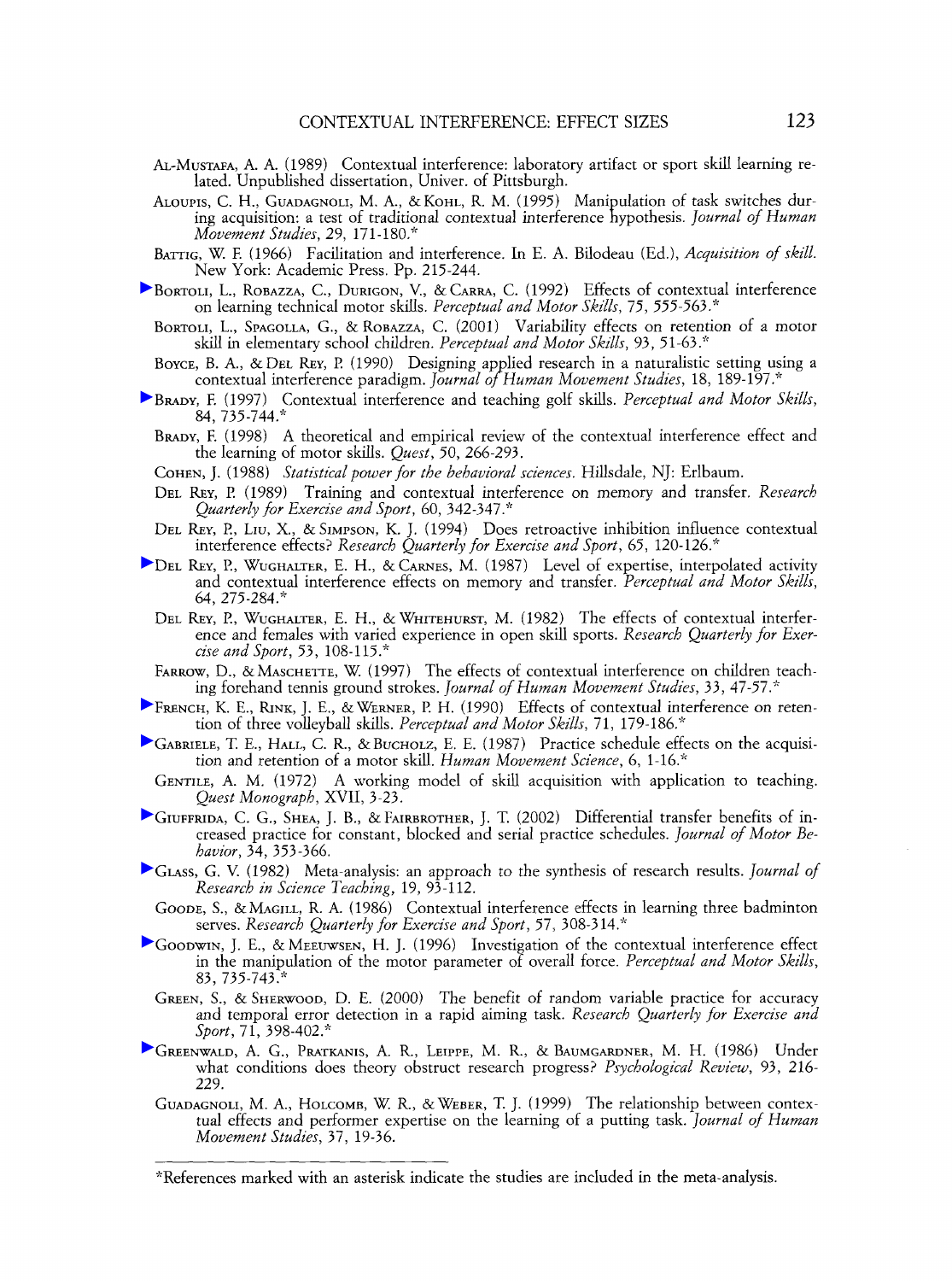### 124 F. BRADY

- HALL, K. G., DOMINQUES, D. A., & CAVASOS, R. (1994) Contextual interference effect with skilled baseball players. *Perceptual and Motor Skills,* 78, 835-84 1 ."
- HALL, K. G., &MAGILL, R. A. (1995) Variability of practice and contextual interference in motor skill learning. *Journal of Motor Behavior,* 27, 299-309."
	- HAUBENSTRICKER, J., & SEEFELDT, V. (1986) *Physical activity and well-being.* Reston, VA: American Alliance, Physical Education, Recreation and Dance.
	- HEBERT, E. I?, LANDIN, D., & SOLMON, M. A. (1996) Practice schedule effects on the perfor- mance and learning of low- and high-skilled students: an applied study. *Research Quarterly for Exercise and Sport,* 67, 52-58."
	- HEDGES, L. V., &OLKIN, L. (1985) *Statistical methods for meta-analysis.* Orlando, *FL:* Academic Press.
	- HOFFMAN, S. J. (1990) Relevance application and the development of an unlikely theory. *Quest,* 42, 143-160.
- IMMINK, M. A., &WRIGHT, D. L. (1998) Contextual interference: a response planning account. The Quarterly Journal of Experimental Psychology, 51, 735-754.\*
- JARUS, T., &GOVEROVER, Y. (1999) Effects of contextual interference and age on acquisition, retention and transfer of motor skill. *Perceptual and Motor Skills,* 88, 437-447.\*
- JARUS, T., WUGHALTER, E. H., &GIANUTSOS, J. G. (1997) Effects of contextual interference and conditions of movement task on acquisition, retention and transfer of motor skills by women. *Perceptual and Motor Skills,* 84, 179- 193 .\*
	- LANDIN, D., & HEBERT, P. (1997) A comparison of three practice schedules along the contextual interference continuum. *Research Quarterly for Exercise and Sport,* 68, 357-361."
- LEE, T. D., &MAGILL, R. A. (1983) The locus of contextual interference in motor skill acquisition. *Journal of Experimental Psychology: Learning, Memory and Cognition*, 9, 730-746.<sup>\*</sup>
- LEE, T. D., &WHITE, M. A. (1990) Influence of an unskilled model's practice schedule on observational motor learning. *Human Movement Science*, 9, 349-367.
	- LEE, T. D., WISHART, L. R., CUNNINGHAM, S., & CARNAHAN, H. (1997) Modeled timing information during random practice eliminates the contextual interference effect. *Research Quarterly for Exercise and Sport,* 68, 100-105.
- LEE, T. D., WULF, G., & SCHMIDT, R. A. (1992) Contextual interference in motor learning: dissociated effects due to the nature of task variations. *Research Quarterly Journal of Experimental Psychology,* 44, 627-644."
- LI, Y., &LIMA, R. I? (2002) Rehearsal of task variations and contextual interference effect in a field setting. *Perceptual and Motor Skills,* 94, 750-752."
- LI, Y., &WRIGHT, D. L. (2000) An assessment of the attention demands during blocked and random practice. *Journal of Experimental Psychology,* 53, 591-606."
- MAGILL, R. A. (1992) Practice schedule considerations for enhancing human performance. *Quest,* 25, 38-50.
- MAGILL, R. A. (2004) *Motor learning and control: concepts and applications.* New York: Mc-Graw-Hill.
- MAGILL, R. A., & HALL, K. G. (1990) A review of contextual interference effect in motor skill acquisition. *Human Movement Science,* 9, 241-289.
- MEIRA, C. M., & TANI, G. (2001) The contextual interference effect in the acquisition of dart throwing skill tested on a transfer test with extended trials. *Perceptual and Motor Skills,*  92, 910-918."
	- NEWELL, K. M., &MCDONALD, P. V. (1992) Practice! A search for solutions in enhancing human performance in sport. *Quest,* 25, 51-59.
	- NEWELL, K. M., & ROVEGNO, I. (1990) Commentary-motor learning: theory and practice. *Quest,* 42, 184-192.
	- PAINTER, M. A., INMAN, K. B., &VINCENT, W. J. (1994) Contextual interference effect in the ac- quisition and retention of motor tasks by individuals with mild mental handicaps. *Adapted Physical Activity Quarterly,* 11, 383 -395 ."
- PELLALATOU, E., KIOUMOURTZOGLOU, E., AGELOUSIS, N., & MAVROMATI, G.(1997) Contextual in-terference effects in learning novel motor skills. *Perceptual and Motor Skills,* 84, 487-496."
- POLLOCK, B.J., &LEE, T. D. (1997) Dissociated contextual interference effect in children and adults. *Perceptual and Motor Skills,* 84, 851-858."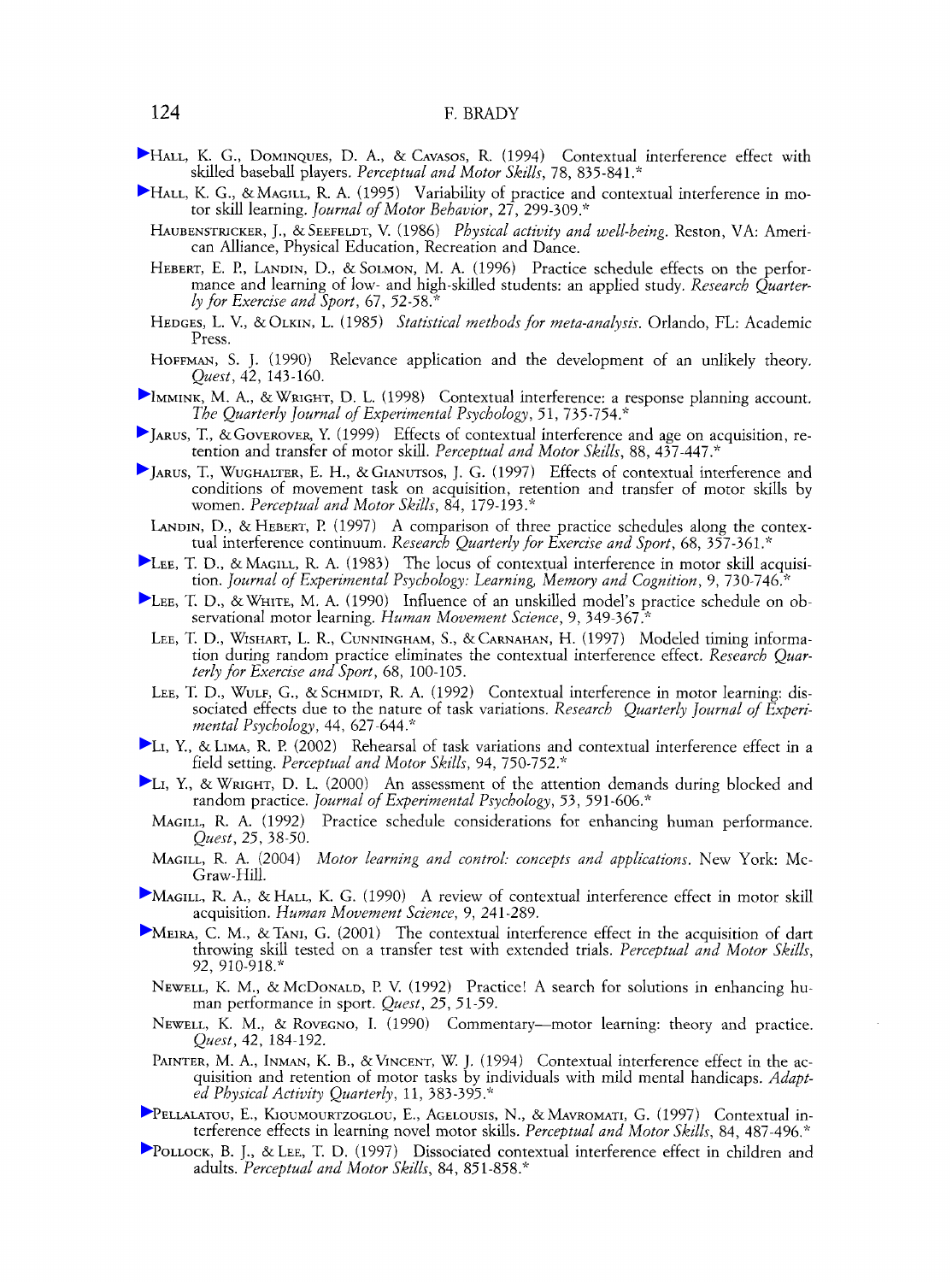- PORETTA, D. L., & O'BRIEN, K. (1991) The use of contextual interference trials by mildly handicapped children. *Research Quarterly for Exercise and Sport,* 62, 244-248."
- PROTEAU, L., BLANDIN, Y., ALAIN, C., & DORION, A. (1994) The effects of the amount of prac-tice on the learning of a multi-segmented motor task. *Acta Psychologica,* 85, 61-74."
- ROSENTHAL, R.(1979) The fine drawer problem and tolerance of null results. *Psychological Bulletin*, 86, 638-641.
	- SCHMIDT, R. A. (1988) *Motor control and learning: a behavioral emphasis.* Champaign, *IL:* Human Kinetics.
	- SEKIYA, H., & MAGILL, R. A. (2000) The contextual interference effect in learning force and timing parameters of the same generalized motor program. *Journal of Human Movement Studies,* 39, 45-71."
	- SEKIYA, H., MAGILL, R. A., &ANDERSON, D.I. (1966) The contextual interference effect in parameter modification of the same generalized motor program. *Research Quarterly for Exercise and Sport,* 67, 59-68."
	- SEKIYA, H., MAGILL, R. A., SIDAWAY, B., & ANDERSON, D. I. (1994) The contextual interference effect for skill variations from the same and different generalized motor programs. *Research Quarterly for Exercise and Sport,* 65, 330-338."
- SHEA, C. H., KOHL, R., &INDERMILL, *C.* (1990) Contextual interference: contributions of practice. *Acta Psychologica, 73,* 145- 157 ."
- SHEA, C. H., LI, Q., WRIGHT, D. L., IMMINK, M., &BLACK, C. (2001) Consistent and variable practice and conditions: effect of relative and absolute timing. *Journal of Motor Behavior,*  33, 139-173."
- SHEA, J. B., &MORGAN, R. L. (1979) Contextual interference on the acquisition, retention and transfer of a motor skill. *Journal of Experimental Psychology: Human Learning and Memory,* 5, 179-187."
- SHEA, J. B., SHEBILSKE, W. L., & WORCHEL, S. (1993) *Motor learning and control.* Englewood Cliffs, NJ: Prentice Hall.
- SHM, J. B., &TITZER, R. C. (1993) The influence of remainder trials on contextual interference effects. *Journal of Motor Behavior*, 25, 264-276.<sup>\*</sup>
- SHERWOOD, D. E. (1996) The benefits of random variable practice for spatial accuracy and error detection in a rapid aiming task. *Research Quarterly for Exercise and Sport*, 67, 35-43.\*
- $\blacktriangleright$  SHEWOKIS, P. A. (1997) Is the contextual interference effect generalizable to computer games? *Perceptual and Motor Skills, 84,* 3 - 15 ."
	- SHEWOKIS, P. A., DEL REY, P., & SIMPSON, K. J. (1998) A test of retroactive inhibition as an explanation of contextual interference. *Research Quarterly for Exercise and Sport,* 69, 70-74.\*
	- SHEWOKIS, **I?** A., & KLOPFERD, D. (2000) Some blocked practice schedules yield better learning than random practice schedules with anticipation timing tasks. *Journal of Human Mouement Studies,* 38, 57-87."
	- SHEWOKIS, **I? A.,** &SNOW, J. (1997) Is the contextual interference effect generalizable to non-laboratory tasks? *Research Quarterly .for Exercise and Sport* (Abstracts of completed research), A64, 68.
- SIEDENTOP, D. (1983) *Physical education: introductory analysis.* Dubuque, IA: Brown.
- SMITH, **l?** J. K. (1997) Attention and the contextual interference effect for a continuous task. *Perceptual and Motor Skills,* 84, 83-92."
- SMITH, **l?** J. K. (2002) Applying contextual interference to snowboarding skills. *Perceptual and Motor Skills,* 95, 999- 1005."
- SMITH, **l?** J. K., & DAVIES, M. (1995) Applying contextual interference to the pawlata roll. *Journal of Sports Sciences,* 15, 455-462."
- SMITH, P. J. K., GREGORY, S. K., & DAVIES, M. (2003) Alternating versus blocked practice in learning a cartwheel. *Perceptual and Motor Skills,* 96, 1255-1264."
	- SMITH, **l?** J. K., & RUDISILL, M. E. (1993) The influence of proficiency level, transfer distality and gender on the contextual interference effect. *Research Quarterly for Exercise and Sport,* 64, 151-158."
	- SMITH, **I?** J. K., &WILLIAMS, R. (2002) Effect of practice length on the contextual interference effect for skill variations with different relative timing goals. *Research Quarterly for Exercise and Sport,* 73, A53." (Abstracts of completed research)
	- THOMAS, J. R., LOCHBAUM, M. R., LANDERS, D., &HE, C. (1997) Planning significant and mean-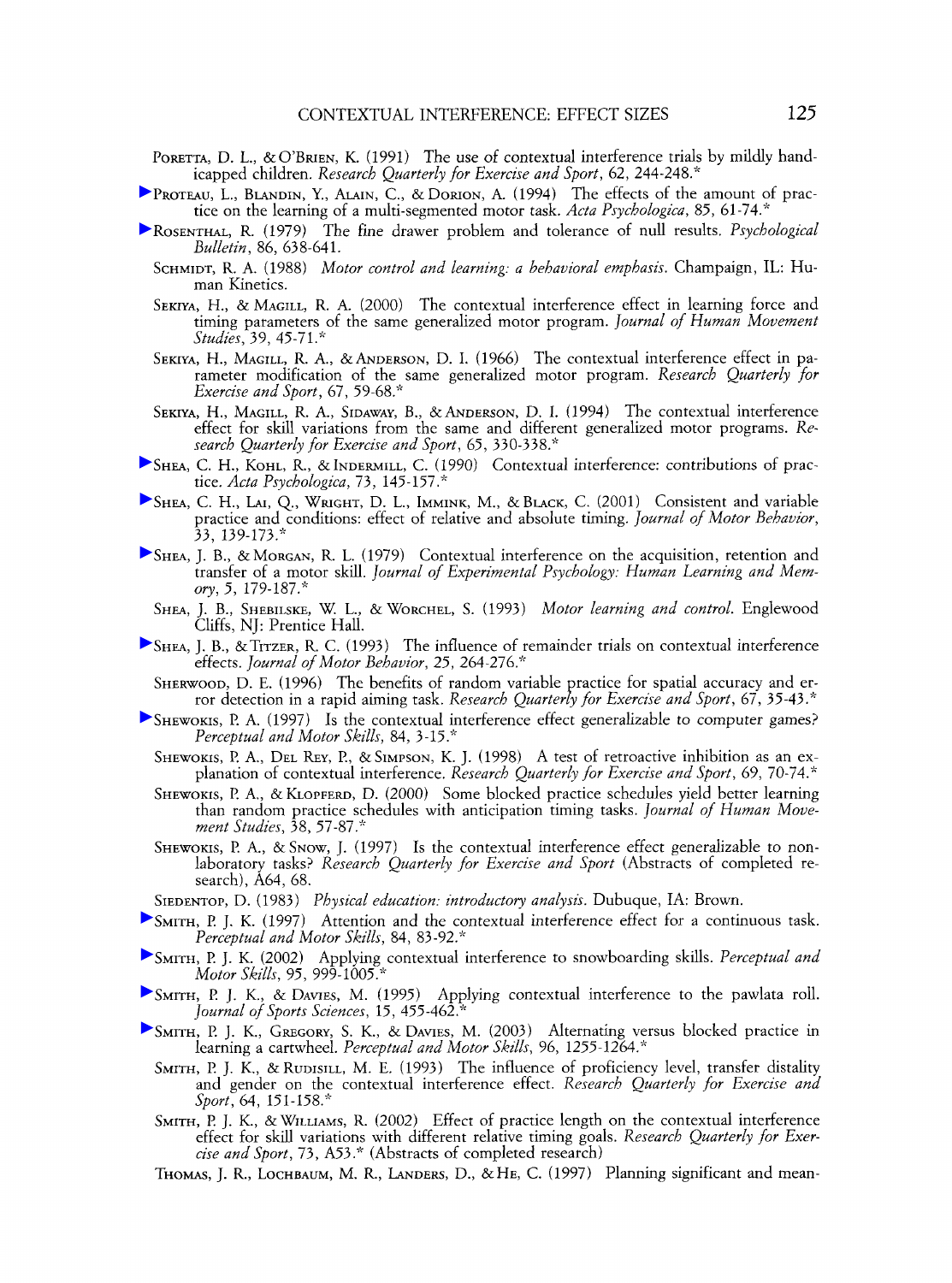#### F. BRADY

ingful research in exercise science: estimating sample size. *Research Quarterly for Exercise and Sport, 68, 33-43.* 

- THOMAS, J.R., &NELSON, J. K. *(2001) Research methods in physical activity.* Champaign, *IL:*  Human Kinetics.
- TSUTSUI, S., LEE, T. D., & HODGES, N. J. *(1998)* Contextual interference in learning new pat-terns of bimanual coordination. *Journal of Motor Behavior, 30, 151-157."*
- WEGMAN, E. *(1999)* Contextual interference effect on the acquisition and retention of fundamental motor skills. *Perceptual and Motor Skills, 88, 182-187."* 
	- WRIGHT, D. L., LI, Y., & COADY, W. (1997) Cognitive processes related to interference and observational learning: a replication of Blandin, Proteau and Alain (1994). Research Quarter*ly for Exercise and Sport, 68, 106-109."*
	- WRIGHT, D. L., LI, Y., &WHITACRE, C. *(1992)* The contribution of elaborative processing to the contextual interference effect. *Research Quarterly for Exercise and Sport, 63, 30-37."*
	- WRIGHT, D. L., & SHEA, C. H. (2001) Manipulating generalized motor program difficulty during blocked and random practice does not affect parameter learning. *Research Quarterly for Exercise and Sport, 72, 32-38."*
	- WRISBERG, *C.* A. *(1991) A* field test of the effect of contextual variety during skill acquisition. *Journal of Teaching in Physical Education, 11, 21-30."*
	- WRISBERG, C. **A.,** & LIU, Z. *(1991)* The effect of contextual variety on the practice, retention and transfer of an applied motor skill. *Research Quarterly for Exercise and Sport, 62, 406- 412."*
	- WULF, *G. (1992)* The learning of generalized motor programs and motor schemata: effects of KR relative frequency and contextual interference. *Journal of Hunzan Movement Studies, 23, 53 -76."*
	- WULF, *G. (1992)* Reducing knowledge of results can roduce context effects in movements of the same class. *Journal of Human Movement Studies*, 22, 71-84.\*
	- WULF, *G.,* &LEE, T. D. *(1993)* Contextual interference in movement of the same class: differential effects on program and parameter learning. *Journal of Motor Behavior, 12, 577- 600."*
- WULF, *G.,* &SCHMIDT, R. A. *(1994)* Feedback induced variability and the learning of generalized motor programs. *Journal of Motor Behavior, 26, 348-361.* 
	- YAN, J. H., THOMAS J. R., & THOMAS, K. T.  $(1998)$  Children's age moderates the effect of practice variability. *Research Quarterly for Exercise and Sport, 69, 210-215.*
- YOUNG, D. E., COHEN, M. J., & HUSAK, W. S. *(1993)* Contextual interference and motor skill acquisition: on the processes that influence retention. *Human Movement Science, 12, 577- 600."*

*Accepted May 1 7, 2004.*